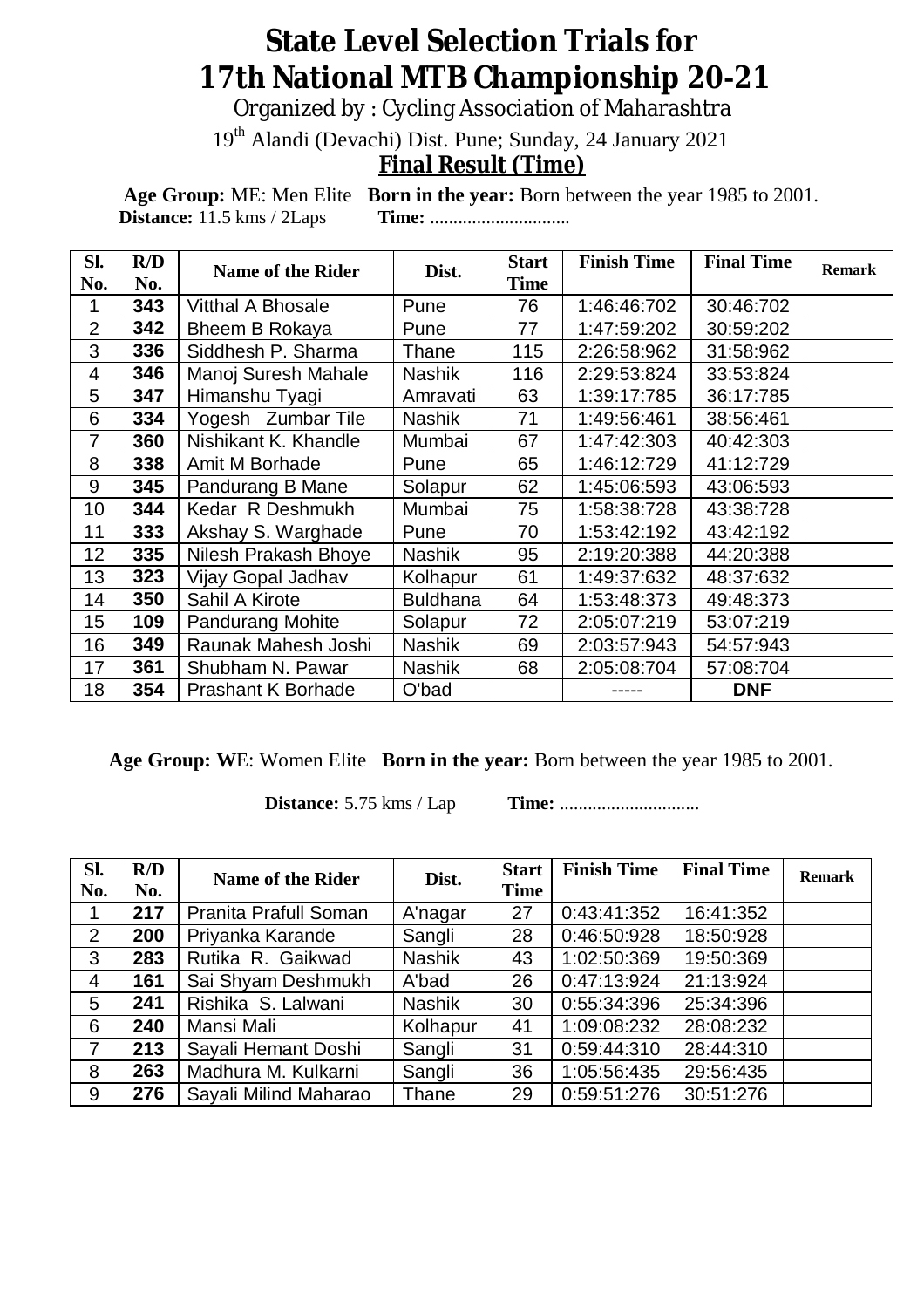## **Age Group: MJ**: Men Junior **Born in the year:** Born in the year 2002 & 2003..

| Sl.<br>No.     | R/D<br>No. | Name of the Rider    | Dist.         | <b>Start</b><br><b>Time</b> | <b>Finish Time</b> | <b>Final Time</b> | <b>Remark</b> |
|----------------|------------|----------------------|---------------|-----------------------------|--------------------|-------------------|---------------|
|                | 248        | Jateen Dinesh Joshi  | <b>Nashik</b> | 55                          | 1:28:29:415        | 33:29:415         |               |
| 2              | 357        | Keshav S. Bajantri   | Pune          | 53                          | 1:26:44:149        | 33:44:149         |               |
| 3              | 244        | Akshay R. Mhetre     | Nashik        | 51                          | 1:24:45:920        | 33:45:920         |               |
| 4              | 215        | Sangram Gulve        | Pune          | 54                          | 1:28:39:036        | 34:39:036         |               |
| 5              | 359        | Om Vijay Belorkar    | Amravati      | 47                          | 1:22:48:296        | 35:48:296         |               |
| 6              | 246        | Nisarg P. Bhamare    | <b>Nashik</b> | 74                          | 1:52:12:818        | 38:12:818         |               |
| $\overline{7}$ | 241        | Aryan Kalusti        | Mumbai        | 50                          | 1:29:36:241        | 39:36:241         |               |
| 8              | 198        | Gaurav S. Tambe      | Mum Sub       | 52                          | 1:33:01:360        | 41:01:360         |               |
| 9              | 238        | Saurabh Mahesh Joshi | <b>Nashik</b> | 48                          | 1:30:22:541        | 42:22:541         |               |
| 0              | 358        | Sainath Patil        | <b>KP</b>     |                             |                    | <b>DNF</b>        |               |

**Distance:** 11.5 kms / 2Laps **Time:** ..............................

**Age Group: WJ**: Women Junior **Born in the year:** Born in the year 2002 & 2003..

**Distance:** 5.75 kms / Lap **Time:** ..............................

| Sl.<br>No. | R/D<br>No. | <b>Name of the Rider</b> | Dist.  | <b>Start</b><br><b>Time</b> | <b>Finish Time</b> | <b>Final Time</b> | <b>Remark</b> |
|------------|------------|--------------------------|--------|-----------------------------|--------------------|-------------------|---------------|
|            | 299        | Nisha K. Umesh Yadav     | Sangli | 79                          | 1:42:59:839        | 23:59:839         |               |
| $\sim$     | 262        | Manvi Balgonda Patil     | KOL    | 32                          | 0:59:56:970        | 27:56:970         |               |

**Age Group:** Sub Junior Boys **Born in the year:** Born in the year 2004 & 2005..

**Distance:** 5.75 kms / Lap **Time:** ..............................

| Sl.<br>No.     | R/D<br>No. | <b>Name of the Rider</b> | Dist.    | <b>Start</b><br><b>Time</b> | <b>Finish Time</b> | <b>Final Time</b> | <b>Remark</b> |
|----------------|------------|--------------------------|----------|-----------------------------|--------------------|-------------------|---------------|
|                | 325        | Paras Natu               | Pune     | 49                          | 1:05:59:948        | 16:59:948         |               |
| $\overline{2}$ | 339        | Ajay Akharde             | Amravati | 46                          | 1:03:38:360        | 17:38:360         | *             |
| 3              | 331        | Om Rajesh Pawar          | Amravati | 06                          | 24:00:742          | 18:00:752         |               |
| 4              | 340        | Raj Bhilarekar           | Amravati | 56                          | 1:14:07:836        | 18:07:836         |               |
| 5              | 351        | Nakul Kajudekar          | Amravati | 22                          | 40:31:432          | 18:31:432         |               |
| 6              | 332        | Aryan Sanjay Maral       | Pune     | 08                          | 26:38:149          | 18:38:149         |               |
| 7              | 326        | Ashwin Mardhekar         | Satara   | 07                          | 25:39:083          | 18:39:083         |               |
| 8              | 348        | <b>Shriram Belsare</b>   | Amravati | 23                          | 41:43:686          | 18:43:686         |               |
| 9              | 324        | Akshay Jadhav            | Pune     | 03                          | 22:05:162          | 19:05:162         |               |
| $\overline{0}$ | 330        | Tejas P. Sagaonkar       | Satara   | 05                          | 24:15:179          | 19:15:179         |               |
| 1              | 341        | <b>Rohit Patil</b>       | Amravati | 45                          | 1:04:44:435        | 19:44:435         |               |
| $\overline{2}$ | 396        | Vedant Jitendra Jadhav   | Pune     | 11                          | 30:55:779          | 19:55:779         |               |
| 3              | 321        | Rohin Pushkar Bhat       | Pune     | 02                          | 24:47:282          | 22:47:282         |               |
| 4              | 337        | Ganesh Kajadekar         | Amravati | 24                          | 46:50:926          | 22:50:926         |               |
| 5              | 356        | Harshavardhan Jadhav     | Sangli   | 00                          | 23:55:906          | 23:55:906         |               |